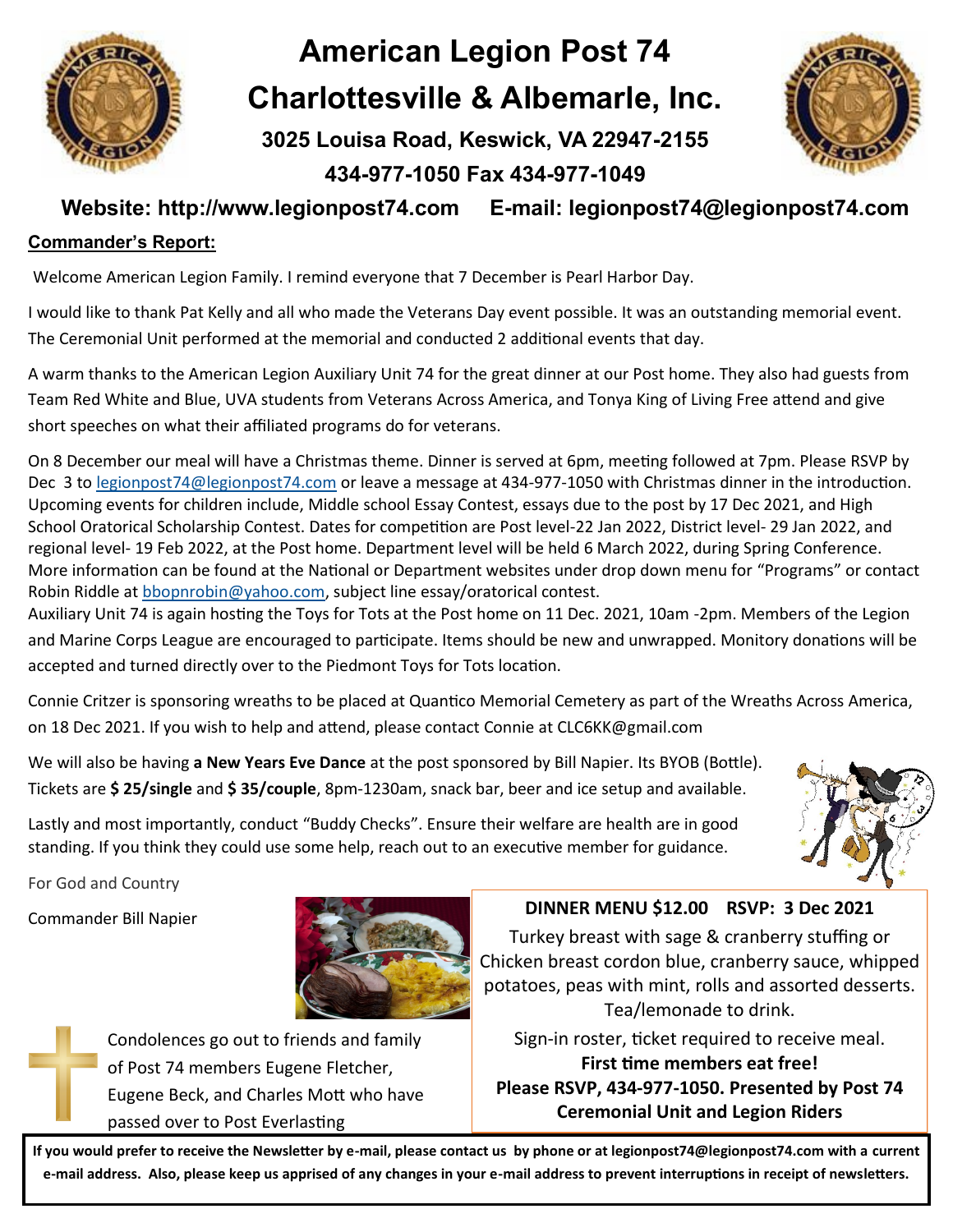

**American Legion Post 74 Charlottesville & Albemarle, Inc. P.O. Box 6566 Charlottesville, VA 22906-6566 Electronic Service Requested**

Non-Profit Organization U.S. Postage PAID Charlottesville, VA Permit No. 6

# **December 2021**

| <b>Sun</b>                                              | <b>Mon</b>                                | <b>Tue</b>                                                                        | <b>Wed</b>                                                    | <b>Thu</b>                       | Fri                                                 | <b>Sat</b>                                              |
|---------------------------------------------------------|-------------------------------------------|-----------------------------------------------------------------------------------|---------------------------------------------------------------|----------------------------------|-----------------------------------------------------|---------------------------------------------------------|
| 11-17 National Legion College<br>11- ARMY/NAVY Game 3pm | 3- CVILLE Grand Illumination 5pm          |                                                                                   | 1 Civil Air<br><b>Patrol</b><br><b>Established</b><br>1941    | $\overline{2}$                   | <b>3</b> the 81st<br>Annual<br>Christmas<br>Concert | 4                                                       |
| 5 Somalia<br>Campaign<br>Began 1992                     | 6                                         | <b>7 Auxiliary dinner</b><br><b>6pm Wood Grill</b><br><b>Pearl Harbor</b><br>1941 | <b>8 Dinner 6pm</b><br><b>Gen</b><br><b>Membership</b><br>7pm | 9                                | 10                                                  | 11 Toys for<br>Tots drop off -<br>post home<br>10am-2pm |
| 12                                                      | 13                                        | 14                                                                                | 15 Bill of<br><b>Rights Day</b>                               | 16 Battle of the<br><b>Bulge</b> | 17                                                  | <b>18 Wreaths</b><br><b>Across America</b>              |
| 19                                                      | 20 Operation<br><b>Just Cause</b><br>1989 | 21                                                                                | 22                                                            | 23                               | 24                                                  | 25                                                      |
| 26                                                      | 27                                        | 28                                                                                | 29                                                            | 30                               | 31                                                  | WWII ended 1946<br><b>Kosovo Campaign</b><br>ended 2013 |

#### **How Does Wreaths Across America Work?**



The donation of wreaths from the Worcester Wreath Co. began as a personal tribute from the Worcester family to military veterans who gave their lives for this country. The family quietly made these wreath donations to Arlington National Cemetery for nearly 15 years before a photo set them on a path they hadn't dreamed about. The photo of the company's wreaths at Arlington covered in snow went viral in 2006. Shortly after, the Worcester Wreath Co. began receiving unsolicited money from people who were touched by the wreaths and what they represented. They also wanted to participate by sponsoring wreaths themselves. This money was returned to donors because there was no mechanism in place for the family to accept the donations at that time.

In 2006, the family continued to give and at the requests made to them through thousands of emails, sent wreaths to well over 100 locations, this included seven ceremonial wreaths, one for each branch of the military plus POW/MIA. The Worcester family still donates those ceremonial wreaths to any location that wants to hold a Wreaths Across America ceremony. There is no requirement by the Worcester's or the WAA organization to sponsor wreaths to participate.

**In 2007, spurred by thousands of requests to help with wreath donations, the family along with those who had been involved at Arlington National Cemetery set up a 501(c)3, Wreaths Across America**. After forming WAA as a 501c3, Worcester Wreath continued its tradition of donating wreaths (and remains one of the largest donors to the organization to date) and producing the sponsored wreaths at a discounted market price.

**Symbolically, wreaths represent everlasting life.** These seemingly simple evergreens are so much more than a decoration placed on a grave. Wreaths Across America exists because hundreds of thousands of people across the United States and abroad responded to the emotional power of these wreaths and their simple ability to honor military members and their families. The outpouring of donations from thankful Americans continues to humble the Worcester family and makes them proud to be a part of something they never foresaw or intended.

Wishing you your family and friends Peace, Joy and Blessings this Christmas Season. Please continue to remember our service men and women at home and abroad who will not be home this holiday season. God Bless America! Mike James Chaplain

**If you know of someone, or you yourself are ill or in the hospital, feel free to contact Chaplain Mike James at 309-825-2851. [Veterans Crisis Line:](https://lnks.gd/l/eyJhbGciOiJIUzI1NiJ9.eyJidWxsZXRpbl9saW5rX2lkIjoxODgsInVyaSI6ImJwMjpjbGljayIsImJ1bGxldGluX2lkIjoiMjAyMTAzMjQuMzc2NTE5NjEiLCJ1cmwiOiJodHRwczovL3d3dy52ZXRlcmFuc2NyaXNpc2xpbmUubmV0Lz91dG1fc291cmNlPWZvb3RlciZ1dG1fbWVkaXVtPWVtYWlsJnV0bV9jYW1wYWln) 1-800-273-8255 and press 1, [Chat,](https://lnks.gd/l/eyJhbGciOiJIUzI1NiJ9.eyJidWxsZXRpbl9saW5rX2lkIjoxODksInVyaSI6ImJwMjpjbGljayIsImJ1bGxldGluX2lkIjoiMjAyMTAzMjQuMzc2NTE5NjEiLCJ1cmwiOiJodHRwczovL3d3dy52ZXRlcmFuc2NyaXNpc2xpbmUubmV0L2dldC1oZWxwL2NoYXQvP3V0bV9zb3VyY2U9Zm9vdGVyJnV0bV9tZWRpdW09ZW1h) or Text 838255**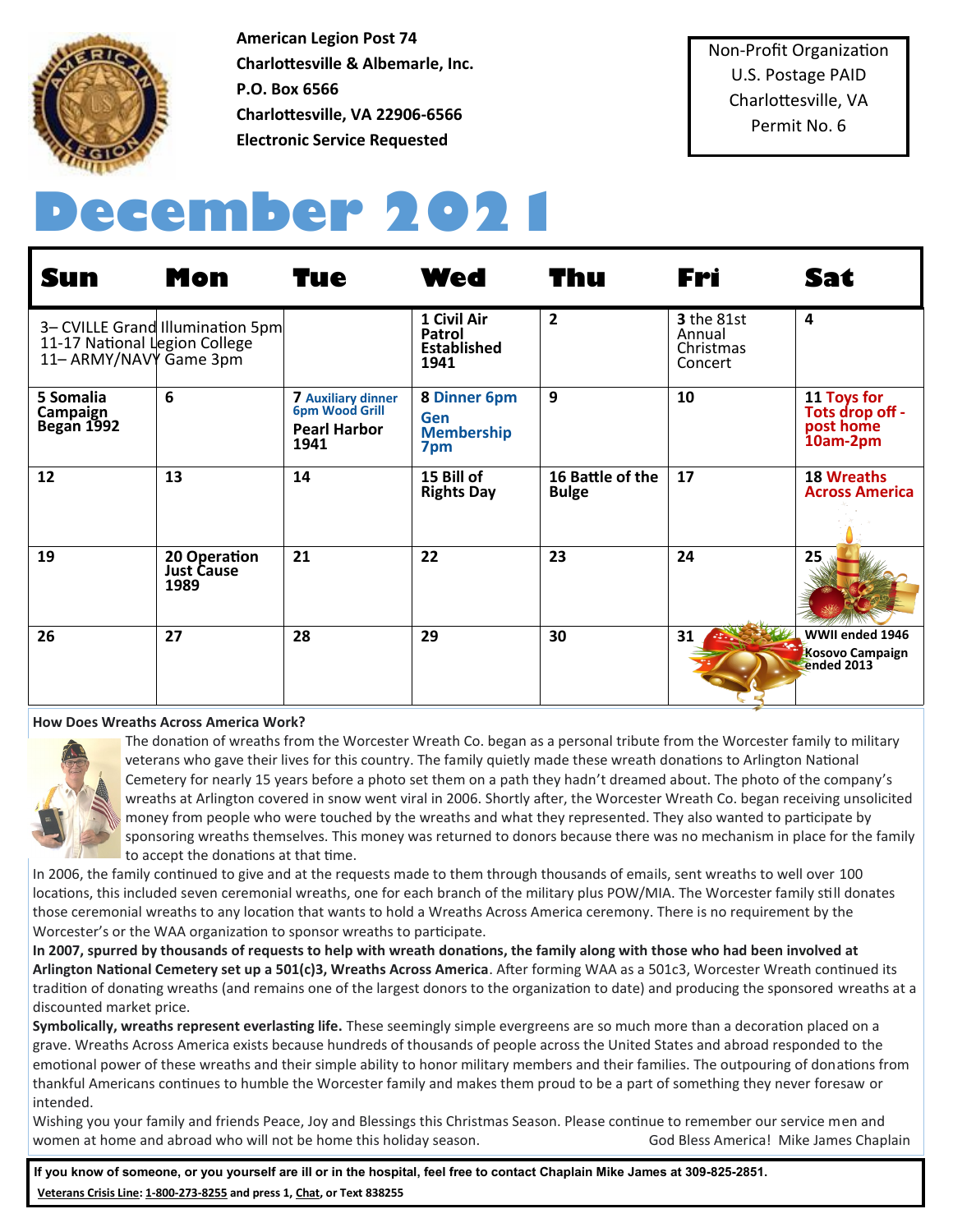## **Post 74 Officers**

Commander: Bill Napier

Email: btb866251@gmail.com **First Vice: Vacant** Second Vice: Roberta Humphrey

Third Vice: Randy Wood

Chaplain: Mike James

Finance: David Drayer

Adjutant: Phil Grimm

Historian: Al Underwood

Judge Advocate: Pat Kelly

Sgt. At Arms: Mary Sue Garrison

**Athletic Officer: Solomon McCauley** 

Service Officer: Gary Hegemier

Rental Agent: Anita Hamric

At Large Officers: Lowell Badgley George Shadman Bellamy Brown Boyd Knott W. Bruce Eades

> Legionnaire of the Year: Gary Hegemier



Ceremonial Guard on Veterans Day at Commonwealth Senior Living Bill Napier, Bob Humphrey, Roberta Humphrey, Mary Garrison, Randy Wood, Lowell Badgley

**HELP WANTED & NEEDED**

One of the goals Commander Bill Napier would like to establish is Legion members and our affiliates volunteering in maintaining the Post Home and Activities. Some things have to be contracted, i.e. electrical, sewer, and IT security. No one currently working at the Post is on our payroll, we are all volunteering our time and skills. Listed below are things we currently need help with:

- 1. Basic building maintenance– light bulbs, sweep of porches, clean hand rails, windows, shovel the walkways and deck when it snows.
- 2. Help with our food service in the kitchen– monthly dinner meals, taking out the trash after meetings ended.
- 3. Cleaning the post home monthly/twice a month– bathrooms, sweep/mop/toilets/sinks, vacuum rugs, dust sweep upstairs floor, sanitize tables and chairs.
- 4. Assist the Ceremonial Guard, flag folding/rifle squad, for local veteran funerals.
- 5. BINGO– Manager, needs to be present for all games, callers, at least 2 in order to have a back up.

**Flag Etiquette Minute: When wearing a Legion cap, is it proper to render the military hand salute while reciting the Pledge of Allegiance? No. If a person in uniform ( wearing a Legion cap) renders a military salute during the pledge, he or she should remain silent.**

**To help those less fortunate and to help with membership, donations are being accepted in increments of \$35. We need 9 renewals/new to reach current goal of 75% by Dec 1st . A letter went out to all members who were in good standing but did not pay their 2021 membership dues. These members qualify for the National Commanders** *New Membership Engagement Initiative***.** 

## **MEMBERSHIP THROUGH Nov 2021**

| <b>Renewals</b> | <b>PUFLs</b> | <b>New</b><br><b>Members</b> | <b>Transfers</b> | <b>Total</b><br><b>Membership</b> | <b>Goal for</b><br>the Year | <b>Percent of</b><br><b>Goal Met</b> |
|-----------------|--------------|------------------------------|------------------|-----------------------------------|-----------------------------|--------------------------------------|
| 356             | 139          |                              | ◠                | 501                               | 678                         | 73.89%                               |

**For those who have not renewed for 2022, please consider remitting your dues now of \$35.**